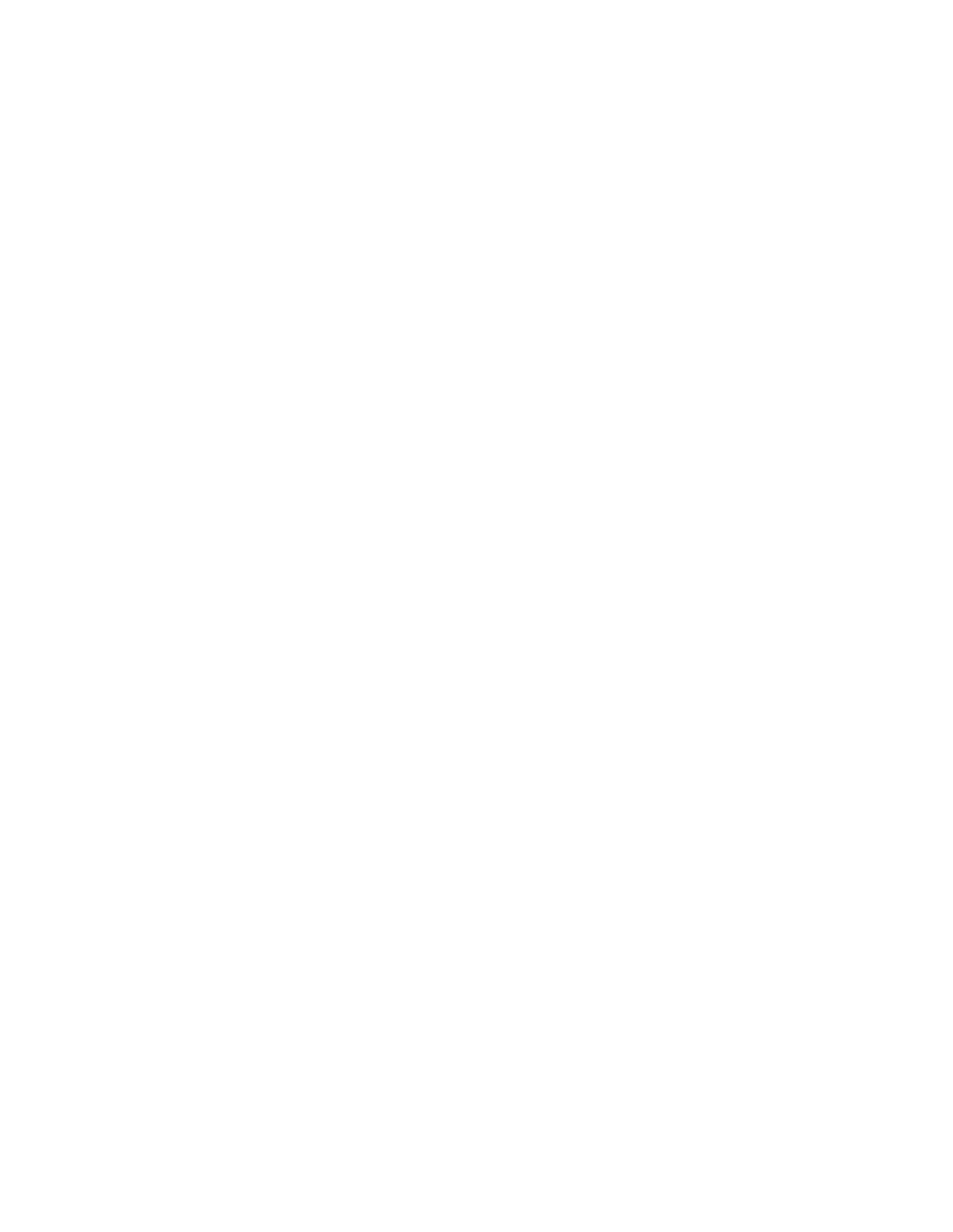functionally the equivalent of materiality. So I think the Court felt some comfort in Wells. The Court didn't just say, oh, we -- we -- we are fine with -- you know, we are dispensing with de minimis non curat lex. That is the background norm against which all of our laws are enacted, because we have to assume that this -- the -- the government -- you have to look at how the harshest prosecutor in the land will apply this. And I think the questioning today makes it chillingly clear that the government's position in this case would subject all naturalized Americans to potential denaturalization at the hands of an aggressive prosecutor. not what is in the language of the statute. Nothing in the statute compels this Court, that -- this would be 1 2 3 4 5 6 7 8 9 10 11 12 13 14 15 That is not what Congress intended. That is

 breaking entirely new ground, and we urge this Court no to go there. 16 17

18 Thank you very much.

19  $20$ CHIEF JUSTICE ROBERTS: Thank you, counsel. The case is submitted.

 above-entitled matter was submitted.) 21 22 (Whereupon, at 12:17 p.m., the case in the

- 23
- 24
- 25

Alderson Reporting Company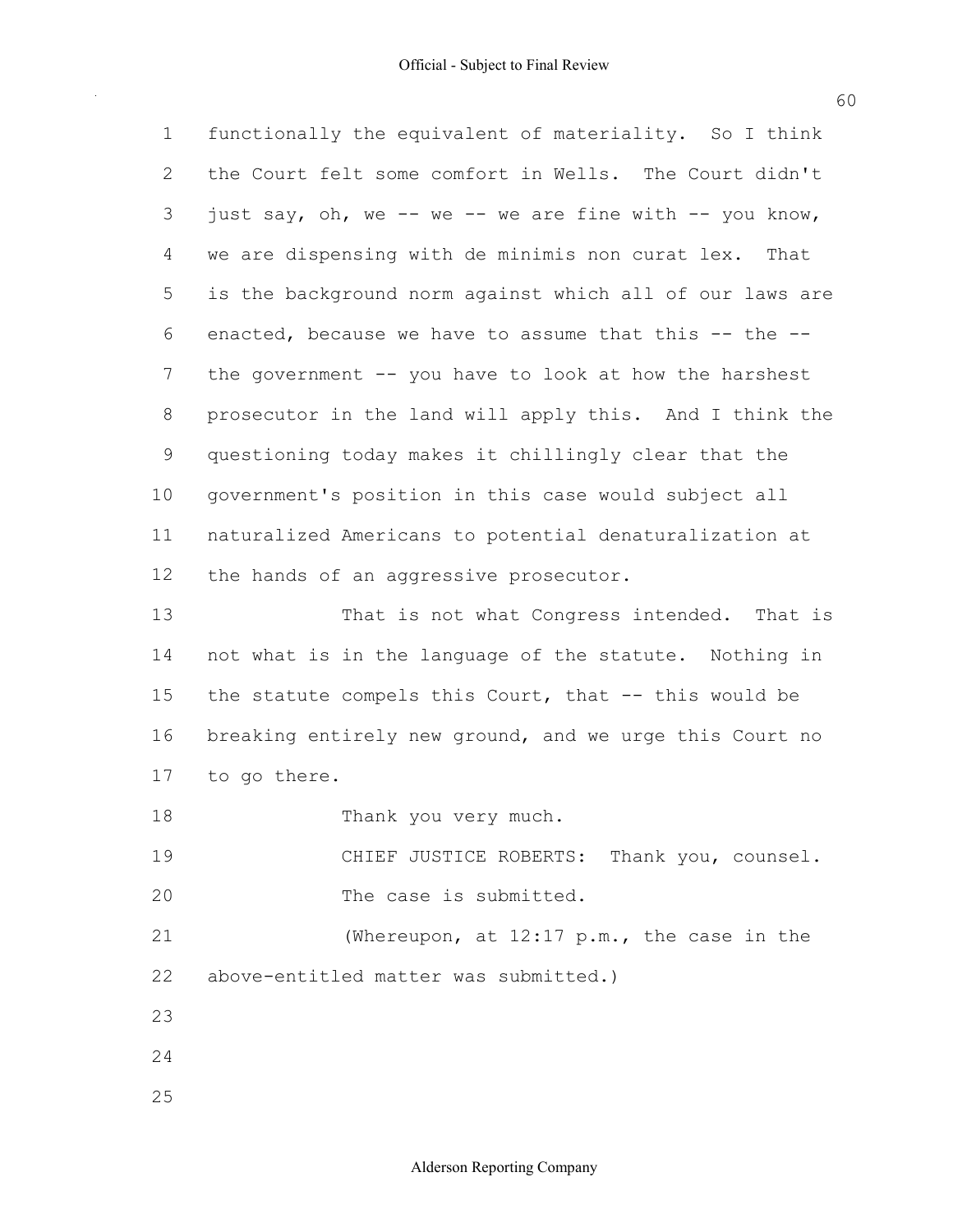| A                 | <b>ALITO</b> 6:10,18              | applied 12:25                     | B                      | bit 7:4 36:7,17                          |
|-------------------|-----------------------------------|-----------------------------------|------------------------|------------------------------------------|
| a.m 1:14 3:2      | 6:20,247:10<br>7:16,23 13:2,4     | applies 12:25<br>apply 12:16 60:8 | <b>b</b> 25:18,19,21   | <b>Black's 28:22,24</b><br>30:5          |
| abilities 45:13   | 13:13,24 14:17                    |                                   | 26:17 47:20,22         | <b>bold</b> 27:12                        |
| ability $45:14$   |                                   | applying 46:24                    | 47:25 48:6,11          |                                          |
| above-entitled    | 21:1,7,10,13                      | approach 11:20                    | 57:13,14,15            | bookend 41:13<br><b>Bosnia 5:22 6:18</b> |
| 1:12 60:22        | 24:3,7,10,13<br>24:19 42:16,24    | approve $4:16$                    | <b>back</b> 14:14      |                                          |
| absolutely 9:3    | 43:15                             | April $1:10$                      | 18:11,22 23:13         | 6:19,22 7:6 8:9                          |
| 13:12,15 55:21    |                                   | area 5:19 8:9,9<br>8:11           | 24:20,23 31:23         | 8:10,12 18:25<br>Bosnia-Herze            |
| 57:21             | allege 20:2<br>alleged 20:4       |                                   | 48:23 57:11,25         | 7:20                                     |
| abuse 54:7        | allow $21:20$                     | argue 6:4 8:17<br>18:20           | background             |                                          |
| accept 43:25      |                                   |                                   | 31:16 60:5             | bought 4:2<br>box $15:5$                 |
| 44:22,24          | amazing $4:11$<br>ambiguity 28:19 | argued 14:2<br>24:16 43:3         | <b>bad</b> 17:3        | <b>Boy 33:22</b>                         |
| accepting $44:10$ | American 3:13                     | arguing $5:19$                    | <b>bank</b> 50:6       | breaking 60:16                           |
| account 47:21     | 5:1 6:22 28:2                     | 13:17 55:12                       | bar 45:13 50:17        | <b>Breyer</b> 31:20                      |
| acknowledge       | 53:9 59:1                         | argument 1:13                     | 53:24                  | 32:3,7,13,21                             |
| 28:17             | <b>Americans</b>                  | 2:2,5,8 3:3,7                     | barred 49:4            | 32:25 33:3,6                             |
| act 23:4 25:23    | 60:11                             | 4:2 8:14 13:10                    | bars $35:8$            | 33:16,18,20,25                           |
| 40:20 45:6        | analyzed 5:10                     | 14:3,12 17:22                     | <b>based 5:15 6:11</b> | 34:4,13,15,18                            |
| 48:21             | 51:6                              | 24:7 26:23                        | 6:16,177:4,5,8         | 37:10 43:24                              |
| acts 10:15 46:9   | anomaly 10:1,9                    | 55:7 57:7,19                      | 7:8,11 13:21           | 44:8,12,17,21                            |
| 47:4              | answer 12:6                       | array $58:13$                     | 14:11 19:7,8,9         | 45:1 53:1,8                              |
| actual $48:14$    | 24:2 27:24                        | arrested 27:16                    | 19:10 51:13            | bribery $12:15$                          |
| add 10:25 11:7    | 29:16,19 30:11                    | 27:23 28:14                       | 57:22 58:13,25         | <b>brief</b> 13:24                       |
| addition 45:20    | 33:7,15 42:1,9                    | asked 4:9 19:6                    | <b>basic 5:17 23:6</b> | 16:11 20:5                               |
| 58:18             | 46:20 49:10                       | 32:1 57:12                        | basically 10:2         | 34:16 36:14                              |
| address 26:16     | answering 30:14                   | asking $29:11$                    | 20:22,24 21:17         | 37:25 38:22                              |
| 34:10 39:8        | 54:8                              | <b>Assistant 1:18</b>             | 22:18 23:15            | 48:24 58:10                              |
| addressing        | answers 12:12                     | assisted 27:15                    | 59:20,25               | briefed 15:12                            |
| 58:11             | 12:17 19:17                       | assume 7:19                       | basis 8:16 13:19       | briefing 13:5                            |
| adds 21:25        | 34:20 35:23                       | 60:6                              | 58:20                  | briefly $16:10$                          |
| adverbial 59:12   | anybody 52:6                      | assuming 4:1                      | bears 51:15 52:1       | 34:9                                     |
| adversary's       | apologies 37:4                    | asylum $7:20$                     | behalf $1:16,20$       | <b>briefs</b> 32:7 33:9                  |
| 48:25             | 39:2                              | atrocities 5:25                   | 2:4,7,103:8            | broad 4:2 28:18                          |
| affect 24:22 44:5 | App 8:4 19:5                      | attempted 27:15                   | 26:24 57:8             | 32:8                                     |
| 57:19             | apparently 7:5                    | attended 35:3                     | Belgrade 6:23          | broader 12:9                             |
| agency 51:25      | appear 33:14                      | authorizes 3:12                   | believe 56:23          | broadly 48:12                            |
| 52:10             | 54:17                             | automatic 22:3                    | benefit 9:9            | 49:16,19                                 |
| aggressive 60:12  | <b>APPEARAN</b>                   | 22:24                             | 17:10 18:9             | <b>broken</b> 11:22                      |
| ago 27:17         | 1:15                              | automatically                     | 19:19,19 20:8          | buddies 31:2                             |
| agree 10:22       | applicant 9:23                    | 10:3                              | 20:11 22:10            | building 33:22                           |
| 17:12 33:12       | 15:20 25:10                       | avoid $5:22$                      | 50:22                  | <b>built 30:24</b>                       |
| 46:2 55:16        | 30:21 31:1                        | avoiding 19:10                    | best 24:17             | 55:23                                    |
| agreed $20:10$    | 58:1                              | aware 29:10,15                    | bestow 27:3            | burden $5:12$                            |
| ahead 36:3        | application 8:3                   | 29:16 52:13                       | beyond 29:21           | 9:23 51:15,16                            |
| alien 51:14 52:1  | 8:24 17:24                        | awful 29:22                       | 56:1 57:2              | 52:2                                     |
| 52:16,17          | 18:7 31:4                         | awfully 24:20                     | big 58:4               | <b>but-for</b> 14:16                     |
|                   |                                   |                                   |                        |                                          |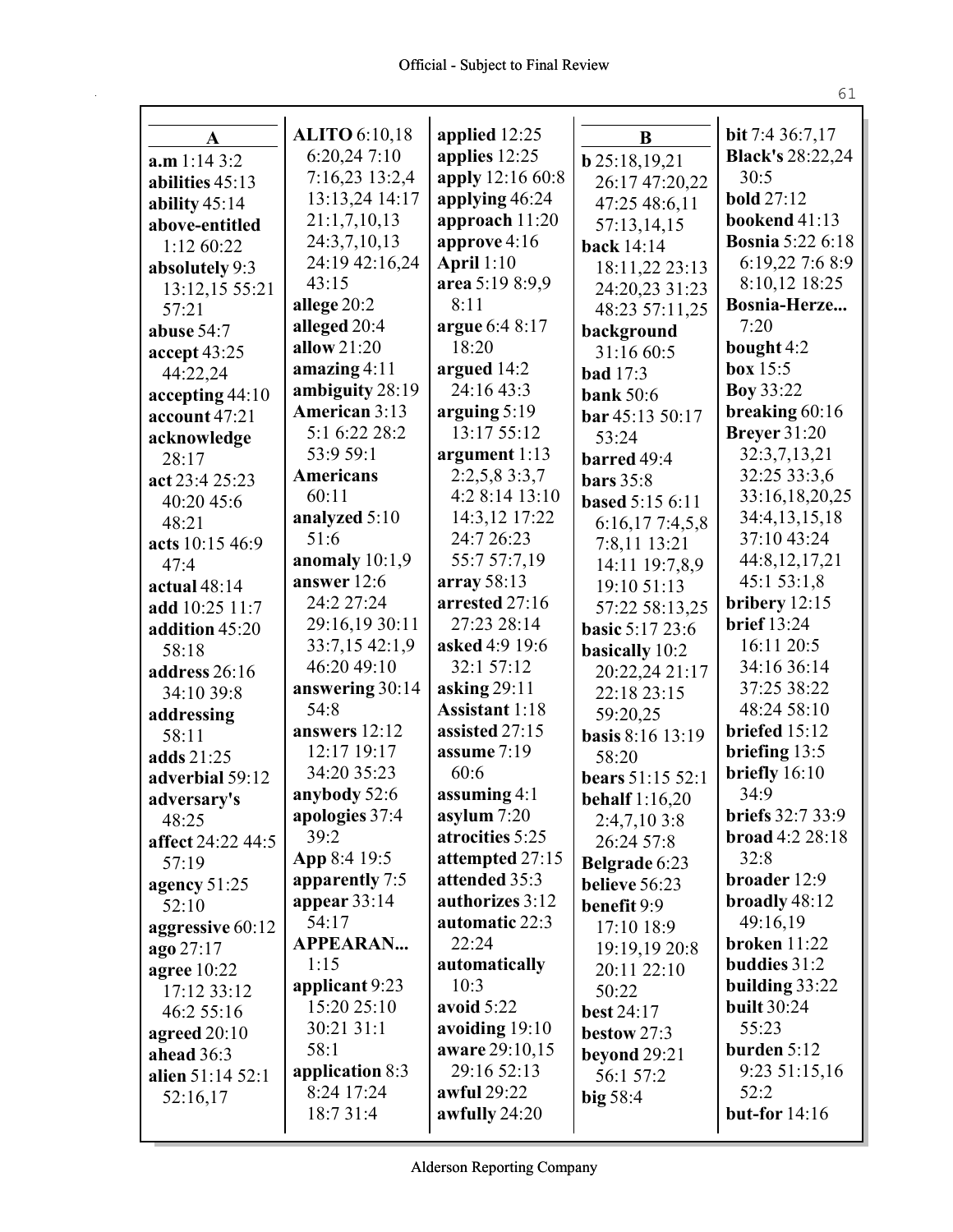| 24:5,8,11,17                       | certain 20:21      | 28:2 53:9         | concern 8:5      | 35:17 50:12      |
|------------------------------------|--------------------|-------------------|------------------|------------------|
| 25:7 42:12                         | 35:7 51:8          | citizens 32:19    | 54:25            | continues 31:5   |
| 44:2                               | certainly 43:17    | citizenship 3:13  | concerned 42:13  | contrary 3:13    |
| buy 14:20,22,22                    | 54:7,24            | 3:16,205:1,13     | concerns 13:21   | 3:15,25 5:14     |
| buying $43:10$                     | certificate 48:13  | 15:21 16:1,24     | 58:11            | 11:19 14:13      |
| $\mathbf C$                        | chain 33:22 34:6   | 17:1,22 21:21     | concert 14:22    | 15:1 23:9        |
| C2:13:1                            | chance $6:4,7$     | 23:5,7,8 25:10    | concession       | 25:19 39:13,15   |
| called 31:25                       | 8:17               | 25:13 26:6        | 12:12            | 41:8,10,11       |
| calling $31:2$                     | changes 27:4       | 30:12 32:18       | concluded 51:16  | 42:20,25 43:12   |
| calls 35:22                        | character 8:22     | 49:3 53:4,10      | conclusion       | 45:18,25 46:4    |
| capable 45:5                       | 8:25 9:5,8,14      | 53:24 54:3        | 15:20 25:9       | 47:21 48:1       |
| carry 33:22                        | 9:20,22,24         | 55:8,10,14,18     | 58:1             | 56:25 57:21      |
| case 3:4,14 4:12                   | 17:3 18:6 20:7     | 58:2              | condition 44:2   | 59:11,12         |
| 8:2 9:2 13:5                       | 51:10 56:11        | civil 11:10 16:14 | conditions 30:8  | contrast 11:10   |
| 14:8,11 17:3                       | charge 13:8        | 56:12,17,19,24    | conducts 31:15   | convict 3:19     |
| $17:17$ 19:6                       | charged 9:11       | claim 35:1 52:7   | confused 7:4     | convicted 9:12   |
| 20:16 21:18                        | chart $21:24$      | clarified 13:5    | 36:17            | 22:14            |
| 22:13 24:2,24                      | check 31:16        | clarify 38:10     | Congress 9:16    | conviction 21:21 |
| 25:17 30:10                        | <b>Chief</b> 3:3,9 | clause $10:12$    | 9:20 12:18       | convictions      |
| 37:7,19 52:14                      | 26:18,21,25        | clauses 11:15     | 22:4,5,7 27:5    | 22:19            |
| 59:1 60:10,20                      | 27:9,14,22         | clear 37:4 60:9   | 32:16 35:2,14    | convincing 56:2  |
| 60:21                              | 28:4,9,13,21       | clearly 26:14     | 38:11,13 42:13   | corner 55:20     |
| cases 17:18                        | 28:24 29:4,12      | 46:23             | 44:20,25 45:2    | correct 7:22 8:1 |
| 18:13 20:25                        | 29:14,23 30:1      | client $22:13$    | 45:3,10 46:22    | 11:16 13:16      |
| 54:20 55:10                        | 30:4,7 32:14       | close 25:7        | 48:3,19 49:2     | 56:14 59:24      |
| 56:16                              | 33:1 36:2 50:9     | code 3:11 22:20   | 49:14 53:16      | counsel 26:21    |
| catch-all 12:23                    | 52:5 54:5,22       | 50:2              | 55:18 58:14      | 57:5 60:19       |
| 12:25                              | 54:25 55:24        | come 21:23 22:4   | 60:13            | couple 34:9      |
| categorical 35:8                   | 56:21 57:5,9       | 22:6 28:9         | connection 4:24  | course 12:2      |
| 45:13 50:17                        | 60:19              | comes 45:25       | conscription     | 36:21,21 37:2    |
|                                    | child 30:21        | comfort 58:17     | 5:23             | 37:9 45:2        |
| categorically<br>9:14 18:5         | childhood 31:8     | 60:2              | consequence      | court $1:1,13$   |
|                                    | 31:25              | commit 27:15      | 22:2             | 3:10,184:13      |
| causal $3:15,18$<br>4:23 5:9 15:14 | chillingly 60:9    | committed         | consequences     | 7:15 8:20 13:7   |
| 17:13 38:5                         | choose 37:14       | 27:14             | 36:9 55:17       | 13:20 14:15      |
| 43:21 47:9                         | chose 29:19        | committing 5:24   | consideration    | 15:10,16 25:5    |
| 57:18,20 59:17                     | <b>CHRISTOPH</b>   | 27:15             | 46:24            | 27:1 50:7 51:4   |
| 59:17                              | 1:162:3,93:7       | compels 60:15     | consistent 18:13 | 58:11,17 59:2    |
| causality 4:21                     | 57:7               | completely        | 41:12            | 60:2,2,15,16     |
| causation 14:2                     | circuit 6:7 13:19  | 34:23 50:7        | constitutional   | Court's 6:6      |
| 14:14,16 15:8                      | 14:8 21:19         | 55:21             | 53:6,9,14 54:6   | 45:11            |
| 18:2 23:18                         | circumstance       | comply 27:7       | construction     | courts $21:20$   |
| 24:5                               | 52:20              | conceded 9:3      | 39:12 40:7       | cover 11:21      |
| cause 42:12 44:3                   | circumstances      | concentrating     | contain $10:10$  | 57:15            |
| central 57:19                      | 6:1 51:20,24       | 50:1              | contest 6:8      | covers $57:14$   |
| cert 7:17                          | 52:1,23            | conception        | contested 23:22  | created 22:6     |
|                                    | citizen 27:25      | 22:16             | context 15:14    | creates 37:9     |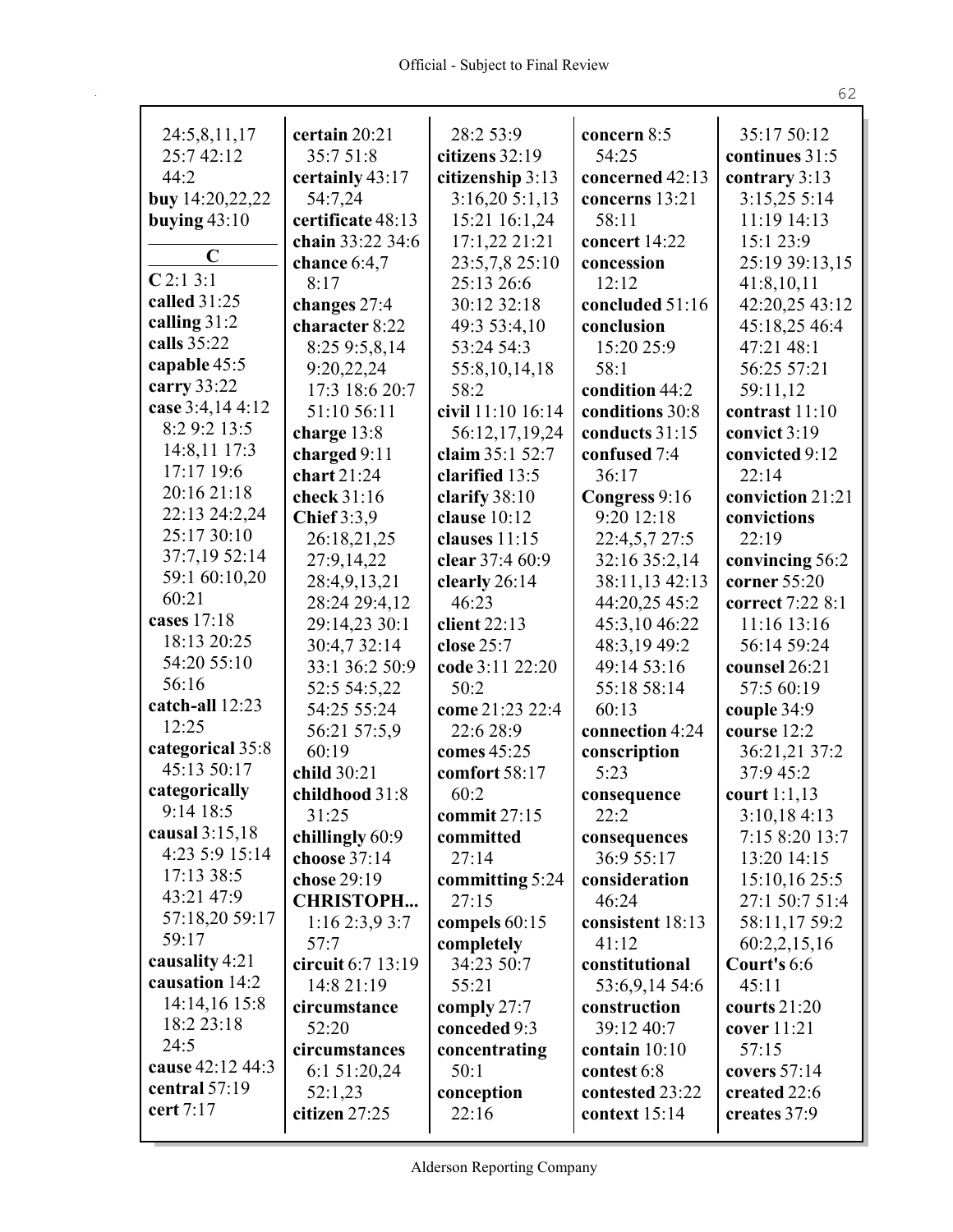| crime 23:2 27:15                | 57:23                          | 26:10 37:9                   | drawn $26:7$               |                               |
|---------------------------------|--------------------------------|------------------------------|----------------------------|-------------------------------|
| 28:20 29:2                      | deliberate 56:2                | 39:18 42:17                  | drives $30:10$             | equivalent 59:3<br>60:1       |
| 34:11 35:5                      | deliberately                   | difficult $15:7,11$          | driving 52:7               | ESQ 1:16,18 2:3               |
| criminal 3:11                   | 29:20 30:14                    | 56:3                         | drove 27:18                | 2:6,9                         |
| 20:25 21:21                     | 35:22 53:11                    | direct 22:1                  | 28:11 29:5,14              | essence 4:20                  |
| 22:20 48:21                     | demeaning 55:7                 | directing 20:25              | 29:24                      | 23:1                          |
| 50:2 53:19                      | demonstrate                    | disagreement                 |                            | essentially 23:18             |
| 56:15,16,18                     | 54:2                           | 46:15                        | E                          | 54:19                         |
| 57:1                            | demonstrates                   | disclose 28:7                | $E$ 2:1 3:1,1              | establish 9:14                |
| criminalize                     | 28:16                          | 29:17 31:7                   | easier 56:18               | 15:14 45:20                   |
| 58:15                           | demonstrating                  | disclosed 31:4               | easily $43:13$             | 56:18                         |
| criminalizes                    | 51:20,21,23                    | discovered                   | effect 3:23 4:3,3          | establishing                  |
| 50:6                            | denaturalizati                 | 50:15 52:17                  | 46:10,16,16,19             | 51:17                         |
| crux 6:14 8:13                  | 11:10 22:2,3                   | discussed 20:5               | 46:21                      | ethnic 7:6 18:25              |
| 19:3 25:1,11                    | 22:25 53:23,24                 | dispensing 60:4              | effectively 56:24          | 19:8,10                       |
| curat 60:4                      | 54:10 55:2                     | dispute $6:157:1$            | either 43:4<br>50:15 51:11 | ethnicities 8:10              |
| D                               | 56:12 58:21                    | 7:747:6                      | eligibility 49:21          | evaluation 51:25              |
| D3:1                            | 60:11                          | disputing 55:17              | 50:12 51:17                | evasion 6:17                  |
| D.C $1:9,16,19$                 | denaturalize<br>29:9 48:19     | disqualification<br>23:17    | eligible 52:21             | everybody 54:12               |
| darn $25:7$                     | 49:15 54:11,16                 | disqualificatio              | embarrass 31:5             | everybody's<br>30:10          |
| day 4:24 7:14                   | denaturalized                  | 56:18                        | embarrassed                | evidence 21:3                 |
| 8:20                            | 56:13                          | disqualified                 | 20:21 31:5                 | evolved 14:11                 |
| de 60:4                         | denied 51:10,12                | 18:12 19:24                  | 34:25                      | ex 49:14                      |
| deal 28:19 58:4                 | 51:14 52:11                    | 23:11                        | embarrassing               | exact 58:24                   |
| death 8:6                       | deny 21:16                     | disqualify 9:13              | 31:8                       | exactly 13:14,18              |
| debate 19:13,13                 | denying 53:17                  | 18:7                         | <b>Embassy 6:22</b>        | 16:13 20:3                    |
| 25:1,3                          | <b>Department</b>              | disqualifying                | enacted 38:11              | 28:19 31:19,21                |
| debated 13:7                    | 1:19                           | 9:18                         | 38:13 60:6                 | 37:5,6 57:17                  |
| decide 7:18                     | deportation                    | distinct 22:19,20            | ended 40:24                | example 14:19                 |
| 54:15                           | 34:2                           | 22:21 23:2                   | enhancer 22:18             | 30:17 34:16,23                |
| decider 6:5                     | deprive 49:2                   | 26:8                         | ensure 55:19               | 43:645:10                     |
| decision 3:24                   | deprived 53:3                  | distinguish                  | entire 50:2                | examples 32:9                 |
| 4:15 6:6 24:22                  | describe 39:25                 | 25:18                        | entirely 43:11<br>60:16    | 32:25 33:9                    |
| 44:13,15 45:8<br>45:11 46:19,21 | 40:20,24 41:4                  | district 3:18                | entitled 7:20              | 34:13                         |
| decision-maki                   | described 39:3                 | 4:13 13:7                    | 21:2 25:21                 | exclusive 51:9                |
| 31:6                            | describing 25:22               | $DIVNA$ 1:3                  | 47:23,25 48:2              | expect 28:10                  |
| decisions 13:20                 | despite $45:17$<br>detail 39:3 | document 7:5<br>Doe 42:19,19 | 48:7,8 54:3                | explain 5:18<br>8:21 32:22,22 |
| 52:15                           | determine 24:21                | doing 5:21 12:1              | 57:16                      | 41:7 49:20                    |
| deemed 50:18                    | <b>Dictionary</b>              | 16:12 52:2                   | entitlement                | 50:11                         |
| defendant 5:13                  | 28:25 30:5                     | door 28:1                    | 25:23                      | express $10:10$               |
| 58:12                           | difference 24:24               | doubt 29:21                  | entrance 14:21             | extenuating                   |
| defendant's                     | 26:16 42:5                     | 32:17,24 56:1                | 14:23                      | 51:20,24 52:23                |
| 4:16,17                         | 43:14 47:20                    | 57:2                         | enumerated                 | extraordinary                 |
| defined 25:6                    | different 16:8                 | drastic 59:6                 | 51:8                       | 54:19 56:6                    |
| definition 15:16                | 20:20 22:6                     | draw 23:24                   | equal $22:6$               | extreme 4:12                  |
|                                 |                                |                              |                            |                               |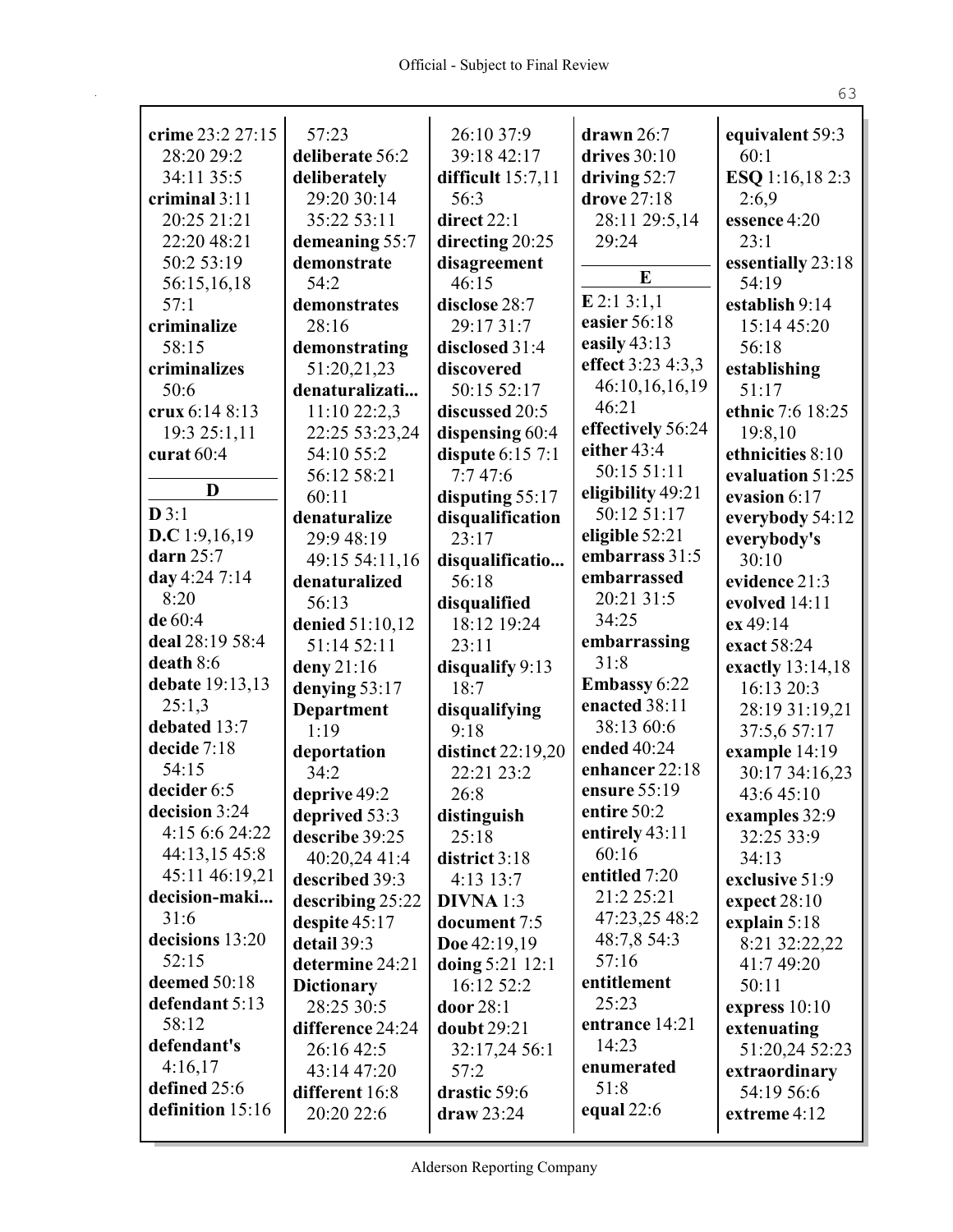| 59:6              | find $4:14$ $18:15$     |                       | 9:24 14:12       | hall 14:22          |
|-------------------|-------------------------|-----------------------|------------------|---------------------|
|                   | finding 18:5            | fundamentally<br>27:4 | 18:6 20:6        | hands $60:12$       |
| F                 | 20:9 22:14              | further 26:19         | 51:10            | happen $4:6,7$      |
| F31:2             | fine 60:3               |                       | Goodyear 14:16   | 50:15               |
| facility 14:24    | finish $15:22$          | G                     | <b>GORSUCH</b>   | happened 29:16      |
| fact 4:21 5:10,23 | 35:11 56:8              | G3:1                  | 10:8, 14, 17, 24 | happens $51:6,11$   |
| 7:1 9:11 20:10    | firm $24:14$            | gallery $43:7,8$      | 11:5,13,25       | happy $4:8$         |
| 29:18 42:14       | first 17:1 28:6         | Gaudin 6:6            | 12:5,11 25:17    | <b>hard</b> 24:20   |
| 46:16 51:7        | 35:19 57:11             | gender 31:3           | 26:3,9,12        | harmless 5:19       |
| 53:13             | fit 12:20               | general 1:19 6:5      | 47:18 48:6       | harshest 60:7       |
| facto 49:15       | five 44:13 57:6         | 11:19 12:19,20        | Gorsuch's 57:11  | <b>hate</b> 18:14   |
| facts 18:19       | flee $8:12$             | 12:25 14:14           | gotten 15:4 19:1 | hear 3:3 21:2       |
| factual 7:7       | flows 22:25             | 17:8 20:8             | govern 39:7      | 27:21               |
| 52:21             | focus $24:1$            | 34:15                 | governing 3:21   | heard 43:25         |
| failing $24:3$    | footnote 16:11          | genocide 10:21        | 27:7 39:16       | hearing $33:21$     |
| failure 31:7      | 17:1 18:13              | getting 17:21         | 46:7 47:14,16    | heart $7:1,7$       |
| failures 16:18    | 23:14,14 24:1           | 42:12 44:9            | 47:17 48:4       | held 50:7 51:4      |
| fair 19:12 48:10  | 48:24 49:6              | 49:4                  | government       | help 10:9 26:1      |
| 49:19             | for-the-purpo           | Ginsberg 17:17        | 3:12,224:16      | 42:22 43:1,17       |
| false 4:15,18     | 58:23                   | <b>GINSBURG</b>       | 4:255:12,14      | helps $17:16$       |
| 5:15,15 14:5      | <b>Forget 34:13</b>     | 5:18 8:21             | 9:10 16:10       | high $27:6$         |
| 34:22 35:3        | 44:1                    | 18:14,16 41:16        | 17:6,20 20:10    | highest 27:2        |
| 45:12 50:3,4,6    | form 9:17 27:10         | 41:19 49:23,25        | 23:7,15 26:7     | historically        |
| 50:8,13,14,16     | 28:10 33:13             | 51:21,23 56:8         | 27:5 28:6        | 12:22               |
| 50:20 51:19       | 42:17 54:17             | 56:10,15              | 32:15 33:21      | history 59:1        |
| 53:17 57:22       | former $55:9$           | Ginsburg's 7:2        | 35:15 48:18      | hoe $21:16$         |
| 58:6,20           | formulation             | give 14:18 30:16      | 54:10,15,20      | <b>honest</b> 55:21 |
| falsehood 17:23   | 40:25 41:2              | 42:18 54:18           | 55:13 58:3,5     | <b>Honor</b> 4:4,10 |
| 17:24 18:6,8      | 45:19                   | given $6:7,11$        | 58:19,25 60:7    | 5:11 6:3,15         |
| falsity 59:22     | forth 30:8 48:4         | 34:21 53:4            | government's     | 7:229:1,16          |
| far 21:18,19      | <b>found</b> 17:1       | giving $49:15$        | 3:17 6:15 10:2   | 10:23 11:4,9        |
| 48:20             | 20:13 23:14             | glad 36:4             | 16:11,11 21:19   | 11:17 12:8          |
| favor 11:12       | 37:24                   | go 10:19 18:22        | 22:16 47:20      | 13:16 14:7          |
| FBI 31:15         | fractured 15:10         | 22:24 23:18           | 52:18 59:7       | 15:6,23 20:3        |
| fear $6:12,16$    | frankly $15:10$         | 24:20,23 25:13        | 60:10            | 21:11 24:25         |
| 19:8,9            | 49:21                   | 36:2 43:7             | grapple 13:22    | 26:7,17             |
| Federal 3:11      | friend 9:2 10:1         | 48:23 57:11,25        | grave 5:2        | hope 26:12          |
| Fedorenko's       | friends 16:2            | 60:17                 | great $28:19$    | horrified 36:8      |
| 11:25             | front 19:14 21:8        | goes 14:13 16:1       | ground $23:8$    | hottest 7:13        |
| feet 14:21,23     | 33:8                    | 18:4,10 21:24         | 60:16            | <b>hour</b> 27:18   |
| 15:3              | <b>fully</b> 5:4,4 30:8 | 42:5                  | grounds $51:8,9$ | house $8:5,6$       |
| felt 36:16 60:2   | 30:9                    | going 13:20 14:9      | 53:17            | husband 19:18       |
| fight $33:7$      | functional 59:3         | 21:8,14 23:13         | guess 28:1 36:16 | husband's 5:21      |
| fighting $12:8$   | functionally            | 35:13 54:12,16        | 38:17 47:1       | 6:17 8:15 19:2      |
| figure $25:15$    | 60:1                    | golden $22:11$        | gun 37:11        | 21:3                |
| <b>filed</b> 56:5 | fundamental             | good 8:22,25 9:5      |                  | hypothetical        |
| final 59:8        | 22:16                   | 9:7,14,19,21          | $\mathbf H$      | 31:23               |
|                   |                         |                       |                  |                     |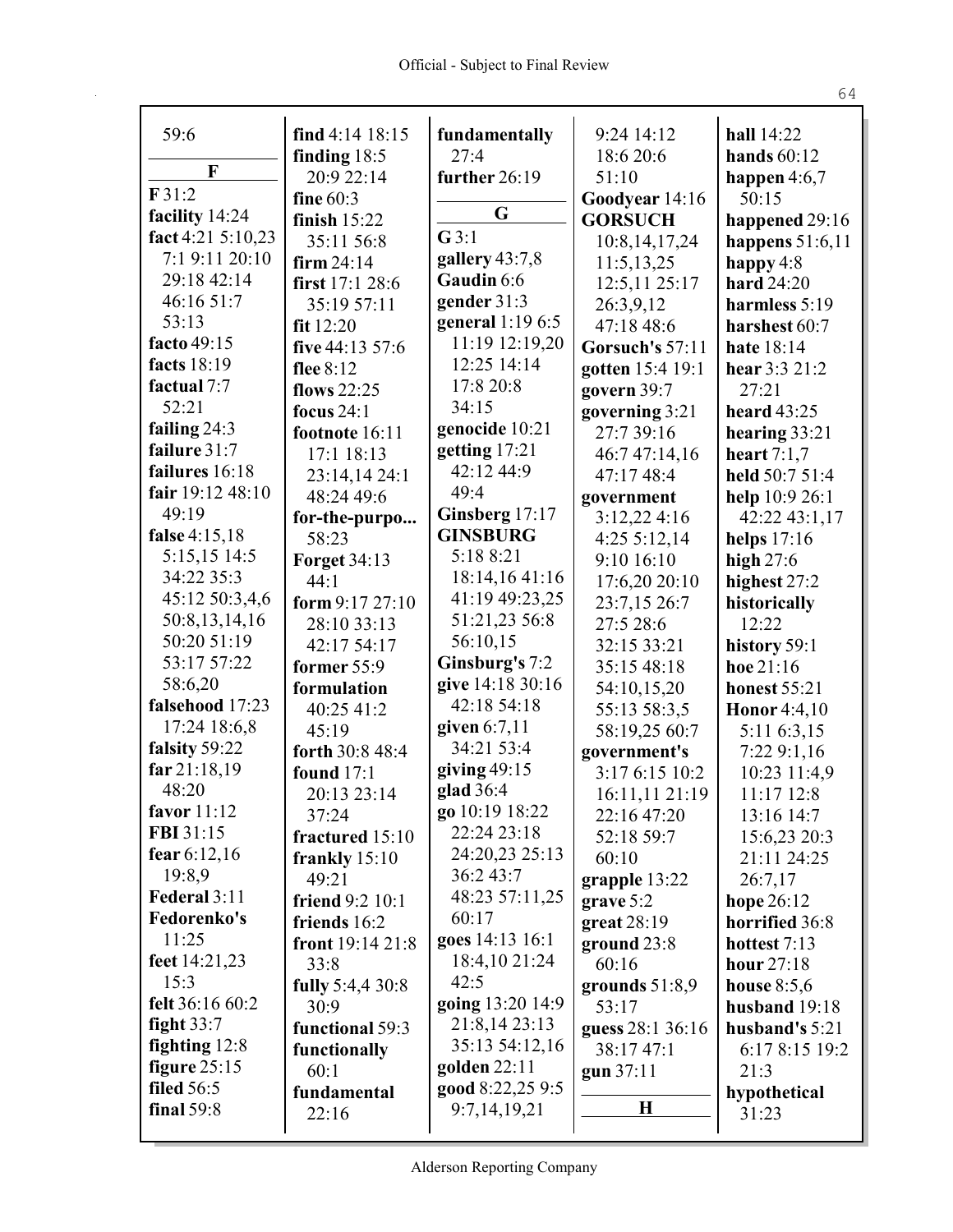| hypotheticals    | 48:12             | involved 52:1           | 31:20,21 32:3        | <b>KENNEDY</b>         |
|------------------|-------------------|-------------------------|----------------------|------------------------|
| 37:10 59:5       | incomprehens      | isolation 33:14         | 32:7,13,14,21        | 4:19 5:4,7 47:8        |
|                  | 23:15             | 34:22                   | 32:25 33:1,3,6       | 47:11 55:3,6           |
|                  | inconcrete 18:16  | issue 6:8 7:13,17       | 33:16,18,20,25       | 55:12 59:14,16         |
| idea 5:7 16:12   | incredible 58:13  | 8:15,19,20              | 34:4,13,15,18        | 59:21                  |
| 46:8             | incumbent         | 13:5,7,10,17            | 35:9,11 36:1,2       | key 7:13 33:22         |
| identified 59:1  | 52:23             | 19:4,18 23:22           | 36:4,7,12,16         | 34:6                   |
| identity 31:3    | individual 27:3   | 39:17,18                | 36:19 37:8,10        | kind $9:5,21$          |
| ifs $29:22,24$   | 27:5 35:19        |                         | 37:13,20 38:7        | 11:17 12:23            |
| illegal 14:20    | individuals 27:6  | $\bf J$                 | 38:17,21 39:9        | 16:24 22:8             |
| 25:22,24 46:9    | 31:16 55:20       | Jane 42:19,19           | 39:14,21,25          | 32:13 45:5,24          |
| 47:4             | ineligible 50:19  | judge 16:2 19:6         | 40:7,15,23           | 52:4 57:23             |
| illegally 11:14  | 51:13 52:24       | 45:7                    | 41:4,16,19,23        | kinds $36:9$           |
| 12:2,22 16:15    | infer 57:18       | judgment 44:5           | 42:16,24 43:15       | knew 29:12,13          |
| 46:1,9 56:23     | inference 23:24   | jury 3:19 4:14          | 43:24 44:8,12        | 29:24 34:4,4           |
| illegally-proc   | influence 4:15    | 6:47:38:18              | 44:17,21 45:1        | knife 33:22            |
| 12:19            | 44:13,14 59:22    | 13:8 18:19              | 45:22 46:4,8         | <b>knock 28:1</b>      |
| imagined 30:21   | inform $57:17$    | 19:5,6,14 20:9          | 46:18 47:1,8         | know 7:10 14:17        |
| immaterial 4:22  | injury 52:6       | 21:2,10 37:6            | 47:11,18 48:6        | 15:8 16:21             |
| 4:23 5:8 6:2     | instance 18:24    | 37:19 56:3              | 48:16,18,23,24       | 17:8 18:23             |
| 8:23 18:20,20    | 22:22             | <b>Justice 1:19 3:3</b> | 49:7,10,13,23        | 19:16 20:17,18         |
| 18:21 21:22      | institution 59:23 | 3:9 4:1,5,19,20         | 49:25 50:9,10        | 20:19,24 21:5          |
| 34:23,23 35:6    | instructed 4:14   | 5:4,7,18 6:10           | 50:20,25 51:21       | 21:7 22:15             |
| 35:7,16 41:20    | 19:14 37:6,19     | 6:18,20,24 7:2          | 51:23 52:3,5         | 23:1,21 25:20          |
| 45:12,12 50:4    | instructing 3:19  | 7:10,16,23              | 52:10 53:1,8         | 26:5,6,14,15           |
| 50:8,24 52:4     | instructions      | 8:21 10:8,14            | 54:5,22,25           | 31:17 34:24            |
| 52:12 53:14,17   | 3:22              | 10:17,24 11:5           | 55:3,6,12,25         | 36:4,8 40:23           |
| 57:22 58:20      | intend 9:17       | 11:13,25 12:5           | 56:8,10,15,21        | 41:1,843:6             |
| immediately      | intended 60:13    | 12:11 13:2,4            | 57:5,9,11 59:9       | 45:1,1,449:7           |
| 50:18            | intends 59:22     | 13:13,24 14:17          | 59:14,16,21          | 58:5,14 60:3           |
| immigration 9:9  | intentional       | 15:22 16:6,8            | 60:19                | knowingly              |
| 14:5 17:10       | 17:23             | 16:17 17:2,16           |                      | 14:22 38:9             |
| 18:9 19:19       | interesting 21:6  | 17:20 18:1,11           | K                    | known $4:21$           |
| 20:8,11 22:10    | 25:3 26:6         | 18:14,16 19:16          | <b>Kagan</b> 15:22   | 23:12 31:18            |
| 33:21 44:5       | interpret 16:14   | 19:22 20:1,12           | 16:6,8,17 17:2       | knows 59:21            |
| 45:6 50:21       | 16:20 28:7        | 20:15 21:1,7            | 23:13 35:9,11        | Kungys $15:10$         |
| impact $11:2$    | interpretation    | 21:10,13 23:13          | 36:1,4,7,12,16       | 15:1825:1,5            |
| implicated 15:9  | 16:9 24:18        | 24:3,7,10,13            | 36:19 37:8,13        | 45:11 51:4             |
| importance 31:6  | 39:4 45:5 53:1    | 24:19 25:2,2,6          | 37:20 38:7,17        | 57:25 58:5,9           |
| important 23:9   | 53:2,2,5          | 25:17 26:3,9            | 38:21 39:9,14        | 58:22,25               |
| 29:8 35:17,24    | interpreted 12:1  | 26:12,18,21,25          | 39:21,25 40:7        |                        |
| 53:22            | 32:17 41:12       | 27:9,14,22              | 40:15,23 41:4        | L                      |
| imprisonment     | interpreting      | 28:4,9,13,21            | 41:23 45:22          | land $60:8$            |
| 22:23            | 16:13 32:16       | 28:24 29:4,12           | 46:4,8,18 47:1       | <b>Landau</b> 1:16 2:3 |
| include 49:20    | investigation     | 29:14,23 30:1           | 50:20,25             | 2:93:6,7,94:4          |
| includes $12:14$ | 16:4 25:12        | 30:4,7,16,20            | <b>Kagan's</b> 18:11 | $4:8,25\;5:6,11$       |
| 12:15,15 46:9    | involve 51:3      | 30:23 31:1,19           | 48:24 59:9           | 6:3,14,19,21           |
|                  |                   |                         |                      |                        |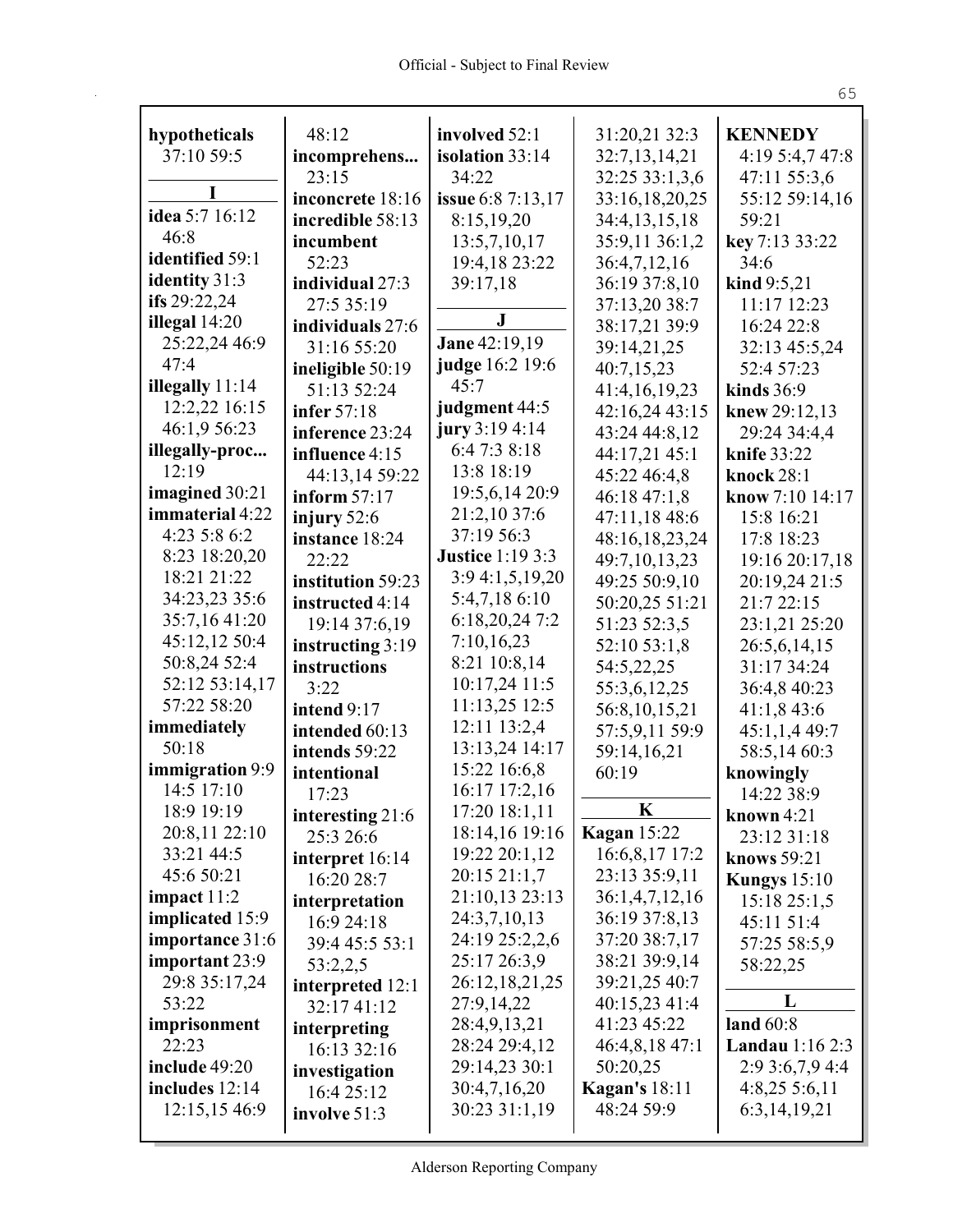| 6:25 7:12,22                   | 38:2,3,4,11,12        | 10:18               | 25:6 42:6 44:1              | mind 45:4            |
|--------------------------------|-----------------------|---------------------|-----------------------------|----------------------|
| 8:1,25 10:10                   | 38:15 39:6,7          | link $3:15,185:9$   | 45:19 58:12,18              | minimis $60:4$       |
| 10:13,16,22                    | 39:16,16,21,22        | 15:14 17:13         | 59:2,4 60:1                 | minor 29:2 30:8      |
| 11:4,8,16 12:4                 | 39:22 40:1,3,9        | 57:18,20            | matter $1:12$               | 58:15                |
| 12:7,13 13:2,3                 | 40:13,20 41:5         | list 9:7 28:10      | 20:23 23:21                 | minutes 57:6         |
| 13:12,15 14:7                  | 41:11 46:6            | 30:18 33:9          | 30:7 35:6 42:8              | misrepresenta        |
| 15:6,23 16:6,7                 | 47:14,14,15,16        | listed 33:8         | 52:21 60:22                 | 11:15                |
| 16:16,21 17:5                  | 60:5                  | listing 29:5        | matters $45:13$             | misspoken            |
| 17:19,25 18:3                  | <b>lead</b> 22:3      | little 7:4 36:7,17  | maximum 22:22               | 12:14                |
| 18:15,22 19:21                 | leads $22:1,3$        | look 11:9 22:17     | mean 7:16 8:8               | modifies 59:13       |
| 19:25 20:2,14                  | led 25:12 40:16       | 28:22 33:11         | 8:18 12:13                  | moment 50:12         |
| 20:17 21:5,9                   | $\text{legal } 23:23$ | 34:15 60:7          | 13:1,13,17                  | money 43:13          |
| 21:11,14 24:6                  | let's 8:3 14:19       | look-through        | 14:10 15:24                 | moral 8:22,25        |
| 24:9, 12, 15, 25               | 34:24 50:13           | 10:522:1            | 17:5,7 20:17                | 9:5,8,14,20,21       |
| 26:2,4,11,13                   | 51:2                  | <b>looked</b> 27:10 | 20:19,21 24:10              | 9:24 18:6 20:7       |
| 26:19 57:6,7,9                 | lex 60:4              | 28:25               | 24:19 25:3                  | 51:10                |
| 59:15,19,24                    | liable $10:3$         | looking 29:5        | 26:4 31:22,22               | morning 3:4          |
| language 12:1                  | lie 8:23,24 9:3,4     | lose 8:18           | 32:21 34:23                 | 14:3                 |
| 40:8 46:12                     | 9:6,8,15,17,21        | lot 11:6 16:22      | 37:8,20,21                  | move 45:6            |
| 56:23 57:15                    | 10:2 17:9             | 17:6 29:22,23       | 38:6,18 40:1                | municipal 14:19      |
| 60:14                          | 19:22 20:20,20        | lower $21:20$       | 40:11,17 47:3               | <b>Muslim 8:9,11</b> |
| largely 57:13                  | 22:3,8,9,11           | lying 35:22 52:5    | 48:2,11 51:8                | <b>Muslims</b> 7:6   |
| Laughter 27:20                 | 25:22,24 29:20        |                     | 53:18 55:14                 | 18:25 19:8           |
| 28:23 30:6,22                  | 34:24 35:5,16         | M                   | 58:14 59:11                 |                      |
| 30:25 32:12                    | 35:20 36:8            | majority 8:9,11     | meaning $13:10$             | N                    |
| 33:5 36:6,10                   | 42:15 52:16           | 15:17 25:4,5        |                             |                      |
|                                |                       |                     | 40:9 42:9                   | $N$ 2:1,1 3:1        |
| 41:25                          | 56:2                  | manages 52:17       | means 4:20 14:2             | names 31:14,17       |
| launch 16:4                    | lied 5:21 19:18       | manner 36:24        |                             | narrowly 49:16       |
|                                | 20:7,10,24            | 37:2,15,22          | 37:18,25 38:3<br>38:10 39:5 | natural 4:3          |
| law 3:14,15,17<br>3:21,23 5:14 | 30:14 42:8,14         | 38:1,10 40:1        | 40:20,22 41:4               | 11:17,20 14:13       |
| 6:7 11:19                      | 42:15 46:17,17        | 40:21 41:5          | 41:9,9 42:7                 | 15:19 16:25          |
| 14:13,14 15:1                  | 48:8 52:22,22         | Maslenjak 1:3       | 43:19 44:9                  | 18:9 25:9 40:5       |
| 17:17 20:23                    | lies 18:20 22:6       | 3:4                 | 46:1 47:15                  | 41:1,743:11          |
| 23:9,22 25:19                  | 35:8,19               | material $5:8,16$   | 48:3 49:2                   | 57:25 59:10          |
| 28:24 29:1                     | lifetime 53:23        | 5:20,20 6:5         | 55:10 59:11                 | naturalization       |
| 30:5 36:20                     | limit 11:2 28:11      | $10:20,25$ 11:1     | meant 28:19                 | 3:21,244:16          |
| 39:13,15 41:8                  | 29:6                  | 11:14 12:16,19      | 38:18,22,24                 | 8:2 9:13 16:18       |
| 41:11,12 42:20                 | limitations           | 12:21 13:1          | meet 24:3                   | 20:1 24:4,22         |
| 42:25 43:12                    | 22:21 27:18           | 15:13 35:16         | mens $57:3$                 | 27:2,8,10            |
| 45:18,25 46:4                  | 53:21 57:2            | 42:8 58:6           | mentioned                   | 34:21 35:6,8         |
| 47:21 48:1                     | limited 16:17         | materiality 4:9     | 34:12 50:16                 | 35:24 36:21,22       |
| 56:25 57:22                    | line 13:19 14:8       | 6:4,8 8:20 10:6     | merely 7:23                 | 36:24 37:22          |
| 59:1,11,12,12                  | 15:5 17:18            | 10:7,11 13:8,9      | met 23:19,20                | 38:1,8,9,12,14       |
| lawful 53:25                   | 18:12                 | 13:14 14:9,12       | miles $27:18$               | 39:6,7,8,13,17       |
| lawfully $43:10$               | lines $4:10$          | 15:17,25 16:3       | military 5:23               | 39:23 40:3,9         |
| laws 20:16 36:25               | linguistic 11:6       | 18:17 19:18         | 6:17 8:15 19:3              | 40:10,12,16,22       |
| 37:2,16,22                     | linguistically        | 21:25 24:16         | 19:10,23 21:4               | 41:8,9,10,14         |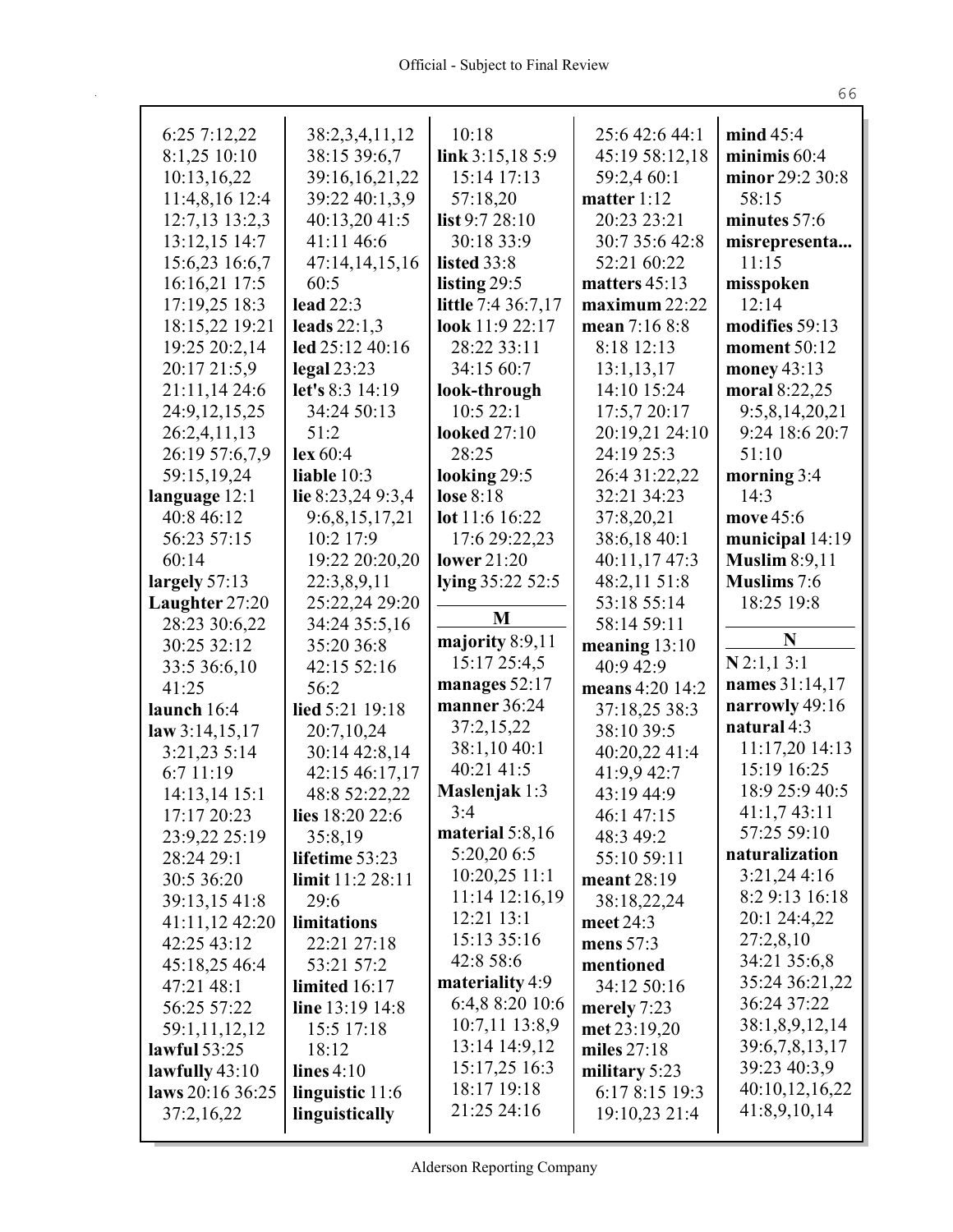| 41:21 42:3,10     | 52:18                       | 54:11                         | 44:16,19,23                     | 56:13               |
|-------------------|-----------------------------|-------------------------------|---------------------------------|---------------------|
| 42:12 45:17       | number $14:1$               | opposed 25:24                 | 45:9,22 46:3,6                  | person's 51:10      |
| 46:1,5,5,7,9,10   | 27:11 28:17,18              | oral 1:12 2:2,5               | 46:14,20 47:5                   | persuasion          |
| 46:11 47:4,15     | 29:10 33:13                 | 3:7 26:23 51:3                | 47:9,13,19,24                   | 51:15               |
| 47:22,22 48:2     | 34:20 35:14                 | 51:5                          | 48:10,16,17,22                  | Pet 8:3 19:5        |
| 48:13,14 49:1     | 39:9 53:16                  | order 14:25                   | 49:5,9,12,17                    | Petitioner 1:4,17   |
| 50:14,18 51:14    | 55:4,19,23                  | 45:20 51:17                   | 49:24 50:5,11                   | 2:4,10 3:8,20       |
| 51:18 52:11,18    | 58:3                        | ordinance 14:20               | 50:23 51:1,22                   | 5:13 36:20          |
| 52:20 53:18       |                             | ought 55:14                   | 51:24 52:9,13                   | 42:7,11 43:3        |
| 54:17 56:5        | $\mathbf 0$                 | outside 15:3                  | 53:7,15 54:21                   | 57:8                |
| naturalize 25:15  | Q2:13:1                     | 27:17                         | 54:24 55:4,11                   | <b>Petitioner's</b> |
| 46:19,21          | oath 29:18 35:3             |                               | 55:15 56:9,14                   | 40:25               |
|                   | 35:5,20 36:11               | overlapping<br>57:13          |                                 |                     |
| naturalized 3:12  | obtain $20:7,11$            |                               | 56:20,22                        | petitions 56:5      |
| 14:6 25:16        | 26:15 41:9                  | overreading                   | part 19:17 22:15                | phrase 39:12        |
| 27:25 32:18       | 51:18                       | 31:12                         | 25:4,5 31:4                     | 41:10 45:23,24      |
| 45:14 47:16       | obtained 3:20               | ${\bf P}$                     | particular 8:8                  | 47:2 59:13          |
| 48:4 60:11        |                             | P3:1                          | $9:5,21$ 24:1                   | place $17:1$        |
| naturally 12:16   | obtaining 9:9<br>17:10 18:8 |                               | 28:16 31:12                     | please $3:10$       |
| 40:4,4,8          |                             | $\mathbf{p}.\mathbf{m} 60:21$ | 35:16 52:13                     | 15:22 27:1          |
| nature 55:18      | 22:10 48:13                 | page 2:2 33:8                 | particularly                    | 35:11               |
| 57:17             | 50:21                       | 36:19,22,22                   | 22:8                            | plurality 25:1      |
| necessarily 48:1  | obviously 5:20              | 38:2,8 39:4,4                 | parts 36:14                     | plus 22:24 45:8     |
| 49:18 55:2        | occurred 52:14              | painting $43:8,12$            | patchwork 8:10                  | pocketknife         |
| necessary 15:1    | occurring 55:2              | 43:16,18,20                   | path 21:15,19                   | 33:21               |
| 39:12             | odd 45:16                   | paper 53:11                   | pattern 42:19                   | point 8:11 11:11    |
| need 4:17 58:6    | offense 27:16               | parallel 56:12                | penalties 22:22                 | 12:8 13:18          |
| 58:17             | 28:20,25 30:5               | 56:16                         | 56:16,17                        | 15:24 19:2          |
| needs 31:17       | offenses $11:2,21$          | Parker 1:18 2:6               | pending 50:10                   | 23:13 26:6          |
| Neither 16:9      | 11:22,23 20:4               | 26:22,23,25                   | penknife 37:11                  | 27:12 32:4,4        |
| <b>Ness 17:17</b> | 28:8 58:15                  | 27:13,21 28:3                 | people 20:20                    | 35:244:1            |
| never 4:5 26:7    | office 15:5                 | 28:5, 12, 15                  | 21:14 31:25                     | 45:15 48:1          |
| 31:3              | officer 44:5                | 29:3,7,13,15                  | 42:14 54:14                     | 49:5,7,10,13        |
| new $60:16$       | oh 28:9 32:3                | 29:25 30:3,13                 | percent 7:24                    | 49:22 51:11         |
| nexus $47:10$     | 34:5 45:1 55:8              | 30:19 31:11,22                | percentages                     | 52:19 55:22         |
| nicely 19:5       | 58:4,20 60:3                | 32:6,11,20,23                 | 32:18                           | 58:10,11 59:8       |
| nickname 30:18    | okay 10:24                  | 33:2,11,17,19                 | perfect 41:24                   | pointed 59:10       |
| 31:8 53:12        | 11:18 23:23                 | 33:24 34:3,7                  | permanent                       | points 15:7 19:5    |
| 54:9              | 30:1 34:1,14                | 34:14,17,20                   | 53:25                           | 57:10               |
| non 60:4          | 36:1 37:20,21               | 35:9,10,13                    | persecution 6:12                | policy $13:21$      |
| nonsensical       | 44:2 50:25                  | 36:11,15,18                   | 6:16 7:6 18:25                  | population 7:24     |
| 12:18             | ones 11:5 34:16             | 37:3,12,17                    | 19:8,9,9                        | posed 59:5          |
| norm 60:5         | 44:12                       | 38:6,16,20                    | person $14:6$                   | position 3:14       |
| note 7:3 19:5     | open 58:12                  | 39:1,11,20,24                 | 17:14 31:10                     | 6:15 10:2 11:6      |
| 48:11 52:16,25    | opinion 25:1                | 40:6,14,17                    | 36:23 38:8                      | 14:7 15:12          |
| 53:18 56:4        | opportunity                 | 41:3,6,18,22                  |                                 | 23:6 24:14          |
| notwithstandi     | 7:148:19                    | 42:1,23 43:2                  | 42:8 45:14,17<br>46:16,17 51:12 | 30:11 48:25         |
|                   |                             |                               |                                 |                     |
|                   |                             |                               |                                 |                     |
| 29:18 51:18       | 18:18 19:13                 | 43:19 44:7,11                 | 52:19 54:10                     | 52:19 54:8          |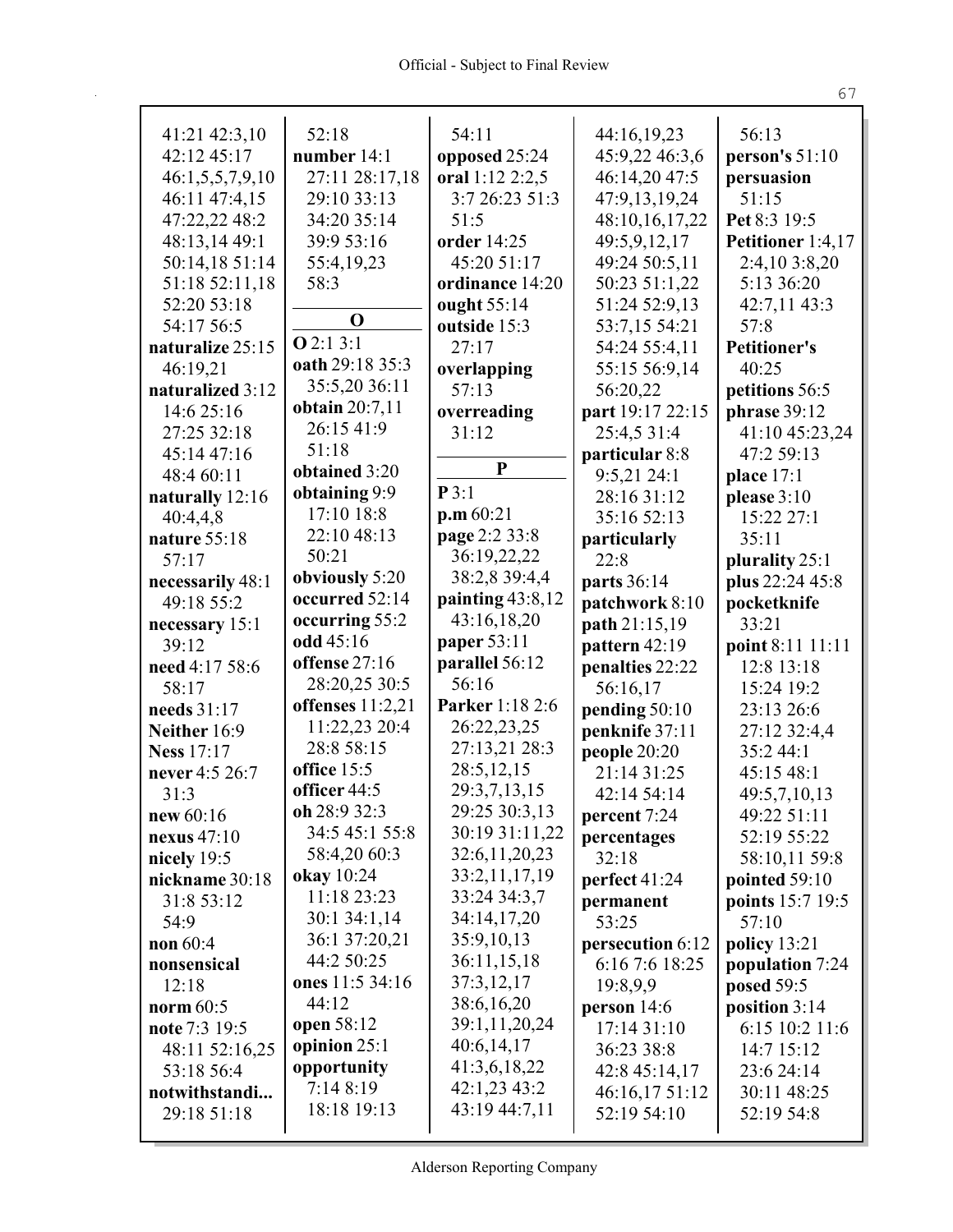| 59:7 60:10               | problems 55:24                | prosecutor 60:8<br>60:12           | 16:25 17:12,14                 | reading $11:18$<br>14:13 36:17      |
|--------------------------|-------------------------------|------------------------------------|--------------------------------|-------------------------------------|
| possibility 44:14        | proceeding 12:3<br>14:5       |                                    | 23:8,10 25:10<br>58:2          |                                     |
| possibly 13:25<br>23:21  |                               | prosecutorial<br>54:7              |                                | 48:10 49:16,19<br>real 24:22 25:11  |
| post 49:15               | proceedings<br>35:4           | protections                        | question 6:4 7:2<br>7:18 12:17 | really 4:12 7:7                     |
| potential 24:22          | process 18:7                  | 55:19,23                           | 15:7 16:25                     | 7:19 8:13,15                        |
| 42:21,22 43:1            | 25:24 27:8                    | prove 3:22 4:17                    | 17:13 18:11                    | 13:5,22 14:11                       |
| 43:17 60:11              | 31:6 34:21                    | 9:10 10:20                         | 19:7,12 27:11                  | 15:8, 11, 13, 24                    |
| pounds 34:25             | 35:6,24 39:7                  | 14:4 15:1 17:7                     | 27:24 28:16,18                 | 16:1,12,19,23                       |
| power 48:19              | 39:17,23 48:8                 | 17:11,11 18:10                     | 29:11,17,19                    | 19:5 22:17                          |
| 49:14,16 54:19           | 50:14                         | 18:11 22:10                        | 30:2,12,14                     | 25:12 26:5,7                        |
| 54:20                    | processes 52:4                | 23:21 30:13                        | 31:12,13 32:2                  | 29:4 46:1                           |
| powerful 11:11           | procure 11:14                 | 35:15 56:1                         | 34:19 35:23                    | reason $6:13$                       |
| 13:22                    | 12:1 13:11,25                 | proved 17:9                        | 36:20,23 41:11                 | 20:23 31:14                         |
| practice 20:25           | 14:13 15:9                    | 29:21                              | 41:20,24 42:16                 | 35:25 44:20                         |
| precedent 14:9           | 23:4 26:15                    | provided 35:5,7                    | 42:17 45:2                     | reasonable                          |
| preceding 39:4           | 37:21 38:1,7                  | proving 9:24                       | 48:24 50:10                    | 29:21 44:5                          |
| preclude 9:7,12          | 38:12 39:6,12                 | 21:22                              | 53:6,9,14                      | 56:1 57:2                           |
| 18:5                     | 40:2 41:8,9,14                | provision 9:1                      | questioning                    | reasons 20:20                       |
| preclusive 9:4,6         | 41:21 42:5                    | 10:11,11 11:11                     | 60:9                           | 35:14 54:16                         |
| 9:21                     | 43:7,9,10 46:1                | 22:20 39:5                         | questions 15:7                 | rebuttal 2:8                        |
| predicate 10:15          | 46:4,5 47:21                  | 41:13 51:7                         | 15:11 21:6                     | 26:16 57:7                          |
| 11:2 20:4 23:4           | 47:22 52:17                   | 53:20 56:24                        | 26:20 32:5,8                   | reckless 52:7                       |
| predict 4:6              | 57:21 59:13                   | 57:1 58:23                         | 33:13,15,18                    | recognizes 22:5                     |
| 21:12                    | procured 3:13                 | proximate 44:3                     | 34:9 36:5                      | record 51:25                        |
| prerequisite             | 3:155:13                      | published 52:15                    | 57:11 59:9                     | 53:12                               |
| 17:21,23 49:1            | 11:19 12:23                   | <b>Puerta</b> 13:20                | quick 57:10                    | refer 15:16                         |
| prerequisites            | 14:18,25 23:9                 | punishment                         | quite 25:8 40:25               | 51:20                               |
| 16:18                    | 25:19,20 42:19                | 48:21                              | 46:23                          | reference 47:25                     |
| present 18:18            | 42:20,21,24                   | purchased 15:2                     | quote $4:14$                   | referenced                          |
| presumably               | 43:11 52:20                   | 43:14                              | quoting 40:18                  | 11:24                               |
| 17:3 58:14               | 56:23 59:10,11                | pure 10:5 11:20                    | $\bf R$                        | refined 13:10                       |
| presuming<br>43:12       | procurement<br>3:16 23:3 26:5 | 22:1                               | $\mathbb{R}3:1$                | refugee $6:11,23$<br>7:3,8 8:3 19:1 |
|                          |                               | purpose $9:8,15$<br>17:9 18:8 22:9 | raise 7:18 53:5                | 19:7                                |
| pretty 16:3 25:7<br>53:5 | 40:22 47:4<br>48:14 56:25     | 50:21 58:16,18                     | raised $16:10$                 | refusing 54:8                       |
| prevailing 6:7           | procures 36:23                | 59:4,20                            | 55:25                          | regardless 19:2                     |
| prevent $55:2,24$        | 38:9 45:17                    | purposes 46:24                     | raises 21:6                    | regime 22:4                         |
| priceless $55:7,16$      | procuring 16:15               | push 31:23                         | rasa 24:16                     | regulations                         |
| 55:18                    | 36:21,22 42:3                 | put 12:18 13:18                    | rea 57:3                       | 51:19                               |
| principles 14:14         | 46:8,10                       | 53:11 54:13                        | read 3:18 8:2,3                | reinforces 47:25                    |
| prison $22:24$           | produce 15:19                 |                                    | 13:25 32:7                     | relates 7:2                         |
| privilege 27:2,6         | 25:9 58:1                     | Q                                  | 34:16 42:2,4                   | relating 39:22                      |
| probably 5:2             | properly 19:14                | qualifications                     | 45:16 49:18                    | relationship                        |
| problem $12:12$          | properly-instr                | 16:1 24:4                          | 59:10,16                       | 27:4 31:9                           |
| 22:13,16 44:24           | 8:17                          | 25:13                              | readily $28:17$                | 43:22 47:3,6                        |
| 54:6,7,23                | prosecute 31:9                | qualified 15:20                    | 33:12 55:16                    | 47:12,13 57:12                      |
|                          |                               |                                    |                                |                                     |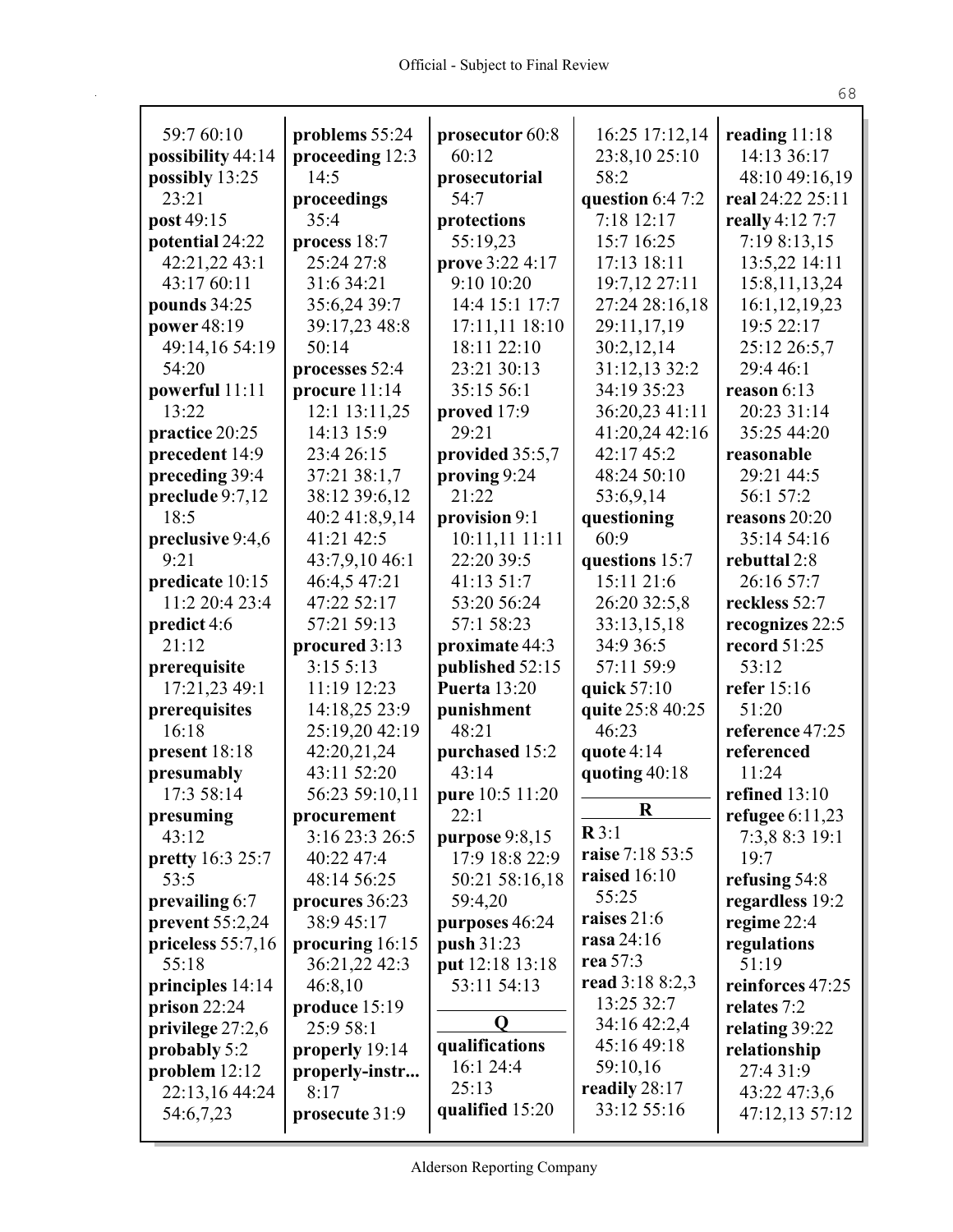| relevant 9:19         | 24:12 26:10                     | scalper 15:2       | significant 22:8      | spots $14:1$           |
|-----------------------|---------------------------------|--------------------|-----------------------|------------------------|
| 46:23                 | 28:4 29:15                      | <b>Scout 33:22</b> | simple $3:14$         | square $55:20$         |
| relies 17:21          | 30:20 32:8                      | scrupulously       | simpleminded          | Srebrenica 21:3        |
| relying $14:8$        | 37:17 38:20                     | 27:7,9             | 41:20                 | stadium 14:22          |
| remand 21:15          | 43:25 46:7                      | se 9:17 16:5       | sisters 18:24         | stage $51:14$          |
| 21:17                 | 55:15                           | Second 58:3        | situation 54:12       | stake 7:19             |
| remember 35:20        | <b>ROBERT 1:18</b>              | section 3:11       | Sixth 6:7 21:18       | standard 4:9           |
| 53:23                 | 2:6 26:23                       | 9:23,25 10:3,4     | sizes $22:7$          | 15:25 23:16,17         |
| renaturalized         | <b>ROBERTS 3:3</b>              | 10:4 12:9 20:5     | slight $30:23$        | 23:23 36:17            |
| 54:4                  | 26:18,21 27:9                   | 22:23 29:9         | <b>Solicitor</b> 1:18 | 37:15 57:3             |
| render 11:23          | 27:14,22 28:4                   | 50:5,17 51:3       | somebody 16:24        | starch $15:25$         |
| repeat 34:18          | 28:9, 13, 21, 24                | 58:10              | 24:21 25:15           | starting 13:20         |
| requested 31:15       | 29:4,12,14,23                   | see 7:4 8:4 19:12  | 29:5 50:13            | 24:15                  |
| requesting            | 30:1,4,7 36:2                   | seek 27:6          | someone's 5:3         | starts $23:15$         |
| 31:13                 | 50:9 54:5,22                    | seeking 6:23       | somersaults           | statement $4:2,15$     |
| require $3:15,22$     | 56:21 57:5                      | 19:20 55:20        | 10:18 11:7            | 4:225:15,16            |
| 28:7 29:17            | 60:19                           | sell 14:20         | sorry 15:23           | 11:21,22,23            |
| 35:15 42:2            | roses 21:15,19                  | sense 5:9 6:25     | 19:16 27:21           | 12:24 14:5             |
| required 27:6         | round 23:14                     | 12:17 13:3         | 35:11 36:2            | 15:15,19 21:22         |
| 45:20                 | row $21:16$                     | 16:22 19:4         | 42:21 51:22           | 41:21,24 42:3          |
| requirement           | rule 27:7                       | 24:2               | sort 37:8 40:23       | 45:12 50:3,4,8         |
| 18:17 38:5            | rules 48:3                      | sent $7:3$         | 43:22,24 50:16        | 50:13,14,16,21         |
| 57:3 58:16,18         | S                               | sentence 22:18     | 55:24                 | 51:13,19 52:5          |
| 58:23 59:3,4          |                                 | 23:24 39:2         | sorts $28:8$          | 52:12 57:22            |
| 59:17,18              | $S$ 2:1 3:1                     | 40:18 42:18        | Sotomayor 4:1,5       | 58:6                   |
| requirements          | sanctions 58:13                 | separate 11:15     | 4:20 17:16,20         | Statement-bas          |
| 30:17                 | satisfied 30:9,9                | 12:23              | 18:1 19:16,22         | 11:5                   |
| requires 51:5         | satisfy 16:18                   | Serb 7:19,23       | 20:1,12,15            | statements 4:17        |
| researched 30:4       | 51:16 57:1                      | Serbs 6:16 19:10   | 30:16,20,23           | 12:9 13:1 35:3         |
| resident 54:1         | saw 30:2 33:23                  | serious $53:5,8$   | 31:1,19,21            | 50:6 53:17             |
| residual 51:7         | 33:23                           | 54:23              | 48:16,18,23           | 58:20                  |
| respect 40:18         | saying 22:9<br>28:10 37:5,5     | seriousness 53:4   | 49:7,10,13            | <b>States</b> 1:1,6,13 |
| <b>Respondent 1:7</b> |                                 | service 5:24       | 50:10 52:3,10         | 3:5,20 7:21            |
| 1:20 2:7 26:24        | 37:14 38:13                     | 6:17 8:15 19:3     | sounds 24:4           | 27:3 32:15             |
| response 58:7         | 40:19 42:7<br>43:2 47:2         | 19:11,23 21:4      | speaker 59:21         | 55:13                  |
| responses 53:19       |                                 | set 30:8 48:4      | speaking 25:6         | status $6:11,23$       |
| restored 55:8         | 58:17,20                        | shapes $22:6$      | specifically $4:13$   | 7:3,8 19:1,7           |
| result 22:25          | says 7:5 11:14<br>14:20 18:8,18 | shocked 33:3       | 9:22 21:20            | 53:25 55:9             |
| 40:10                 | 24:21 25:18,19                  | short 5:2          | 35:3,4                | statute 3:19 10:5      |
| results 38:14         |                                 | shorter 41:23      | specified $53:16$     | 11:7 12:19             |
| returns $53:25$       | 29:1,1 30:2<br>39:15 41:8       | show $5:12,14$     | spectrum $4:13$       | 13:9,23 16:9           |
| right $5:6,226:24$    | 47:21,22 51:7                   | 23:10 24:23        | speculate 20:19       | 16:14 22:1,21          |
| 9:3 10:13,16          | 55:1 59:20,22                   | 29:8 52:23         | speculative           | 27:17 32:16            |
| 10:21 12:5,12         | <b>Scalia</b> 25:2,6            | 59:6               | 20:22                 | 39:10,15 41:7          |
| 12:17 13:18           | scalp's $14:21$                 | shows $10:1$       | speed 28:11 29:6      | 42:2,4 45:16           |
| 16:16 17:4,19         | scalped 14:23                   | side 15:3 16:2     | speeding $52:8$       | 47:2 49:20             |
| 18:17 20:3            |                                 | sides $57:12$      | 53:12 54:9            | 50:1,2,3 53:20         |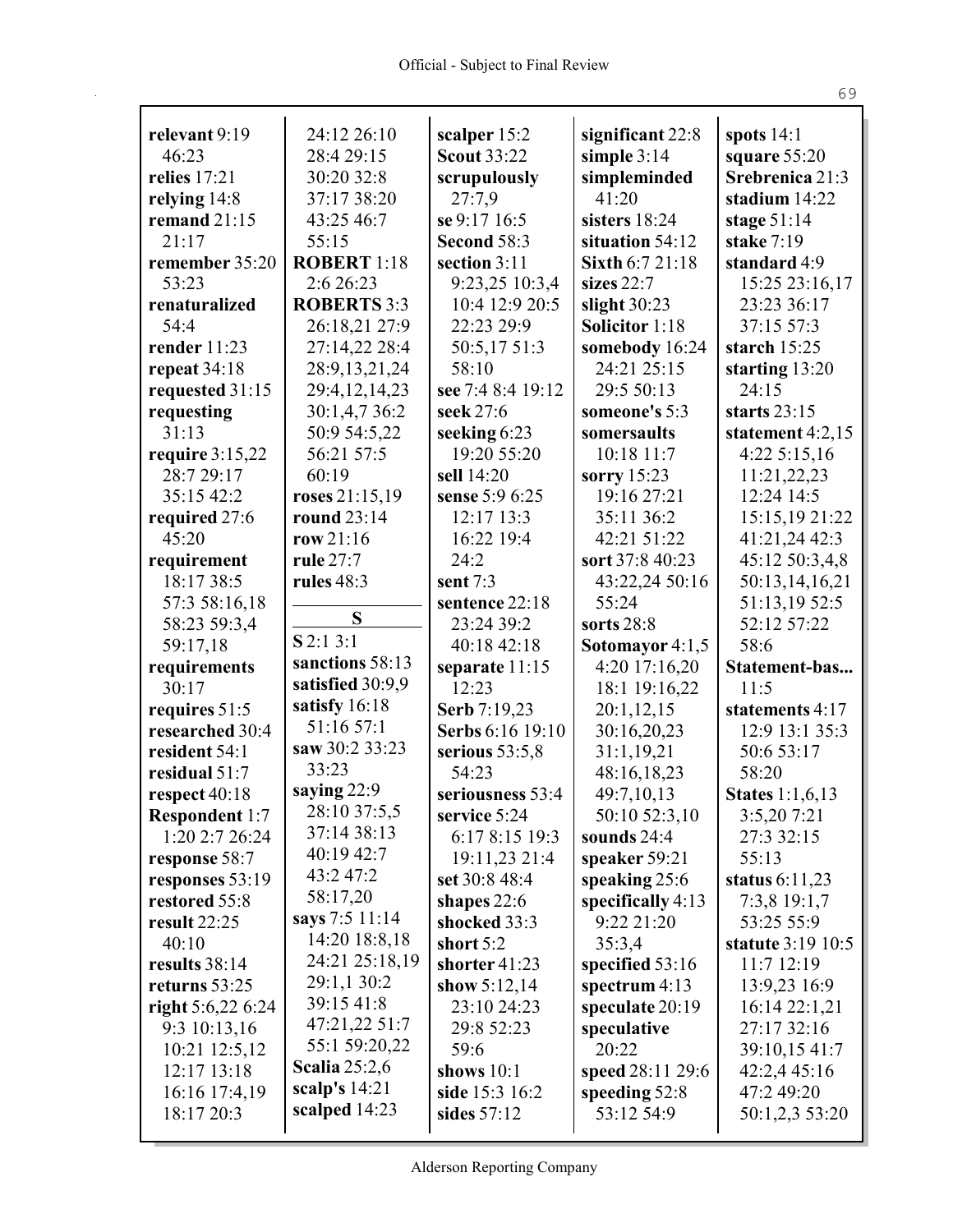| 54:6 55:1           | 56:24                          | 48:12 50:15             | three 57:10        | <b>U.S</b> 15:18 50:2  |
|---------------------|--------------------------------|-------------------------|--------------------|------------------------|
| 56:11 57:1          | system $55:23$                 | 57:15                   | throw 32:17,24     | <b>U.S.C</b> 9:1 11:11 |
| 58:7 59:2           |                                | think 4:9,11            | throwing $21:15$   | <b>Uh-huh 27:13</b>    |
| 60:14,15            | T                              | 5:11 7:2,7,24           | thrown 8:7         | 29:3,25 30:3           |
| statutes 24:18      | T2:1,1                         | 8:6,13 9:15,25          | 21:19              | 30:19 32:6,11          |
| 46:25               | tabula 24:16                   | 11:6,8,9,9,10           | ticket 14:21,23    | 33:24 34:17            |
| steal $43:10$       | take 11:17 30:12               | 12:7,8,10,16            | 15:1,4 52:6        | 36:15,18 37:12         |
| stealing 43:9,16    | 36:13 44:2,3                   | 13:15,18,18,23          | 54:9               | 39:20,24 40:6          |
| <b>Stevens 25:2</b> | 45:23 54:7                     | 13:25 14:10,12          | time 27:17 28:11   | 44:16 48:22            |
| stilted 45:24       | taken 29:18                    | 15:6,10,12              | 29:5 30:11         | 52:9                   |
| stones 8:6          | 33:13 53:10                    | 16:21,22,24             | 34:1 36:8          | unanimous 56:3         |
| stressed 58:22      | talk 4:7 18:23                 | 17:6 18:10,12           | 37:24 49:2         | unbelievably           |
| strikes 54:22       | 37:23,23                       | 19:4 20:14,22           | times 42:11 58:4   | 32:8                   |
| strip $3:12\,5:1$   | talking $23:16$                | 20:24 21:1,5            | today $60:9$       | unclear 39:2           |
| 21:21 23:7          | 37:1,10 39:19                  | 22:5,15 23:19           | told 9:3,15        | underlying 3:16        |
| stripping 16:23     | 43:22,23 55:13                 | 23:24 24:1,17           | totally 40:4       | 3:23 22:19             |
| stuck 10:9 26:3     | talks $11:14$                  | 25:7,11 26:4            | 53:13              | 25:23 34:19            |
| subject 34:1        | 16:15                          | 26:13,16 28:15          | tough $21:16$      | underscored            |
| 54:9 60:10          | tell 35:21 37:15               | 28:16,18 29:8           | tougher 44:9       | 14:15                  |
| subjective 17:9     | 47:8,11                        | 29:22 30:15             | traffic 52:6       | underscores            |
| subjectively        | telling $17:23$                | 31:11,13,24             | treasure 55:16     | 9:16                   |
| 4:23                | tendency 4:3                   | 32:1,4,9,23             | trial $6:97:19:10$ | understand 5:5         |
| submission 5:17     | 15:15,19 25:9                  | 33:10,11 34:7           | 23:22              | 6:10 20:15             |
| submitted 60:20     | 44:4,14 45:6                   | 34:8,11 35:17           | trick 38:18        | 21:13 30:1             |
| 60:22               | 57:24 58:1                     | 37:4,17,18              | tried 13:25 17:7   | 35:17 54:24            |
| subsection 47:25    | tense 23:25                    | 38:4,23 39:1,2          | troublesome        | understood 5:9         |
| sucks 10:5          | term 13:11                     | 39:11 40:4,18           | 54:18              | undertaking            |
| suggest 37:25       | 22:23 42:6                     | 40:21 41:3,6            | true 43:19 46:13   | 56:6                   |
| suggested 4:11      | terms $31:2$                   | 41:12,15,22             | 47:18 57:14        | unit 5:24              |
| suggesting 31:24    | testimony $51:4,5$             | 42:1,5 43:6,14          | 58:8,19,24         | <b>United 1:1,6,13</b> |
| 40:24 56:7          | text 13:22                     | 43:21 44:19,23          | truly $33:3$       | 3:4,207:21             |
| suggests 38:22      | textual $11:18,20$             | 44:24 45:9,16           | truth $23:11$      | 27:3 32:15             |
| 45:5                | 13:19                          | 46:3,22 47:5,9          | 35:21              | 55:13                  |
| supports 16:10      | <b>Thank 3:9 26:18</b>         | 47:24 48:10,15          | truthful 29:16     | unlawful $23:3,3$      |
| Suppose 11:25       | 26:21 57:4,5,9                 | 49:17,18,19,21          | 42:9 46:20         | 38:9 40:21             |
| 18:16               | 60:18,19                       | 49:22 50:9              | truthfully 29:19   | 45:6                   |
| supposed 34:5       | thief 43:17                    | 53:7,15,22              | try 17:11 45:23    | unlawfully 43:9        |
| Supreme $1:1,13$    | thing $5:2$ 13:14              | 54:5 55:1 56:2          | trying 5:22 18:4   | unlimited 54:19        |
| sure 9:19 16:7      | 25:14 32:5                     | 57:13,18 59:5           | 25:14 40:20,21     | untruthful             |
| 17:16 26:16         | 37:5 42:20,22                  | 59:9, 19, 24, 25        | 40:24 49:6,8       | 33:15 42:10            |
| 56:21               | 42:25 43:1,15                  | 60:1,8                  | two 11:15 18:23    | 46:22                  |
| surprising $32:14$  | 43:16 56:11                    | thinking $16:19$        | 28:5,18 37:5       | upheld $59:2$          |
| surrounded          | 57:23 58:24<br>things $9:7,10$ | <b>thinks</b> 4:22 17:6 | 41:13 43:8,25      | $ urge 60:16$          |
| 55:19               | 12:15 13:16                    | 32:15                   | 50:15              | urging $3:17$          |
| sweeps $48:11$      | 18:5 20:21                     | third $59:8$            | types $35:4$       | use 12:21 26:14        |
| sworn 35:21         | 28:6 29:20                     | thought 34:5            | U                  | 31:741:2               |
| synonymous          |                                | threats 8:6             |                    | 46:11 47:2             |